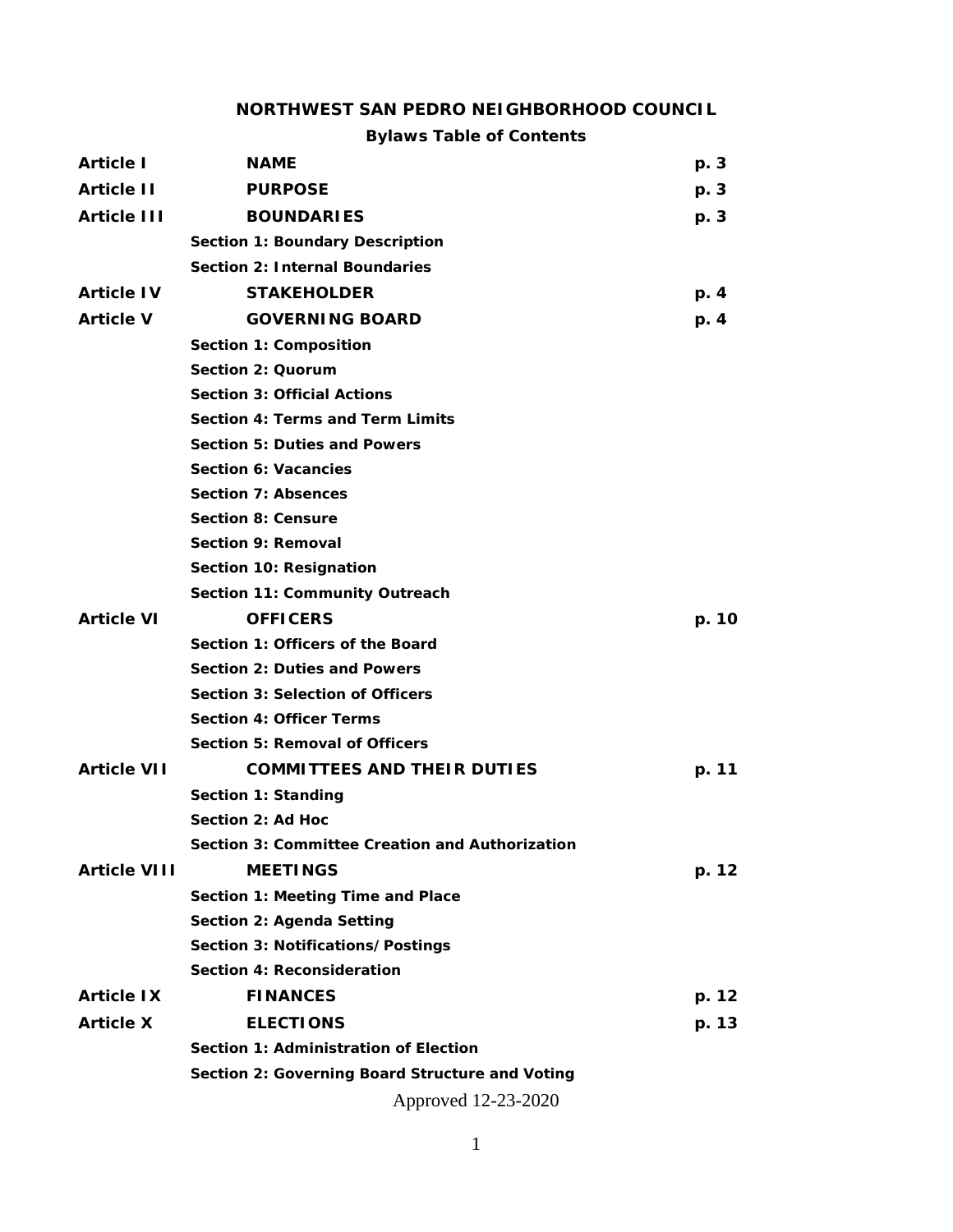|                                                   | Section 3: Minimum Voting Age                                              |       |  |  |  |
|---------------------------------------------------|----------------------------------------------------------------------------|-------|--|--|--|
|                                                   | Section 4: Method of Verifying Stakeholder Status                          |       |  |  |  |
|                                                   | Section 5: Restrictions on Candidates Running for<br><b>Multiple Seats</b> |       |  |  |  |
|                                                   | Section 6: Other Election Related Language                                 |       |  |  |  |
| <b>Article XI</b>                                 | <b>GRIEVANCES</b>                                                          | p. 15 |  |  |  |
| <b>Article XII</b>                                | <b>PARLIAMENTARY AUTHORITY</b>                                             | p. 15 |  |  |  |
| <b>Article XIII</b>                               | <b>AMENDMENTS</b>                                                          | p. 15 |  |  |  |
| <b>Article XIY</b>                                | <b>COMPLIANCE</b>                                                          | p. 15 |  |  |  |
| Section 1: Code of Civility                       |                                                                            |       |  |  |  |
| Section 2: Training                               |                                                                            |       |  |  |  |
|                                                   | <b>Section 3: Self-Assessment</b>                                          |       |  |  |  |
| <b>ATTACHMENT A – Map of Neighborhood Council</b> |                                                                            | p. 17 |  |  |  |
|                                                   | <b>ATTACHMENT B - Governing Board Structure and Voting</b>                 | p. 18 |  |  |  |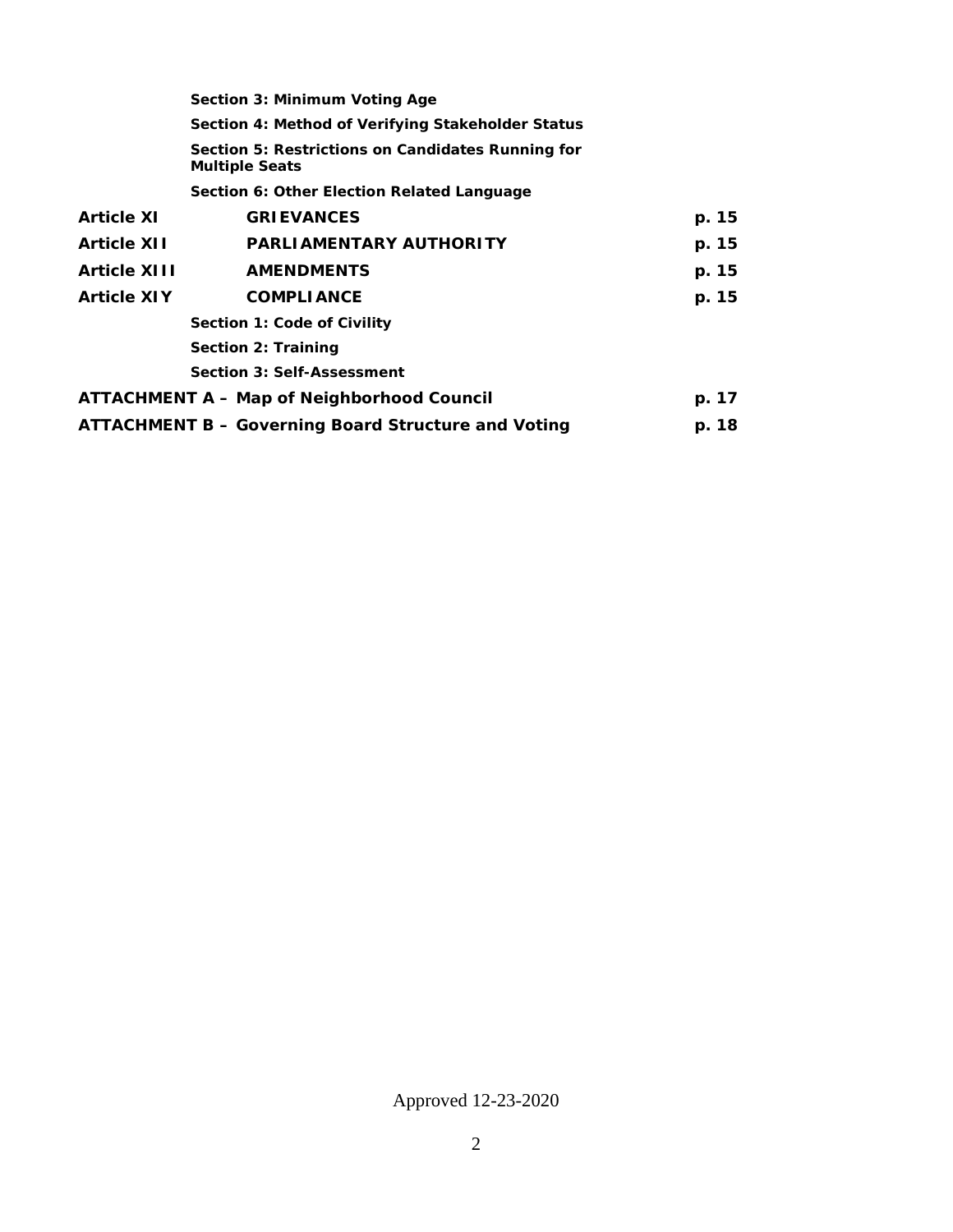# **Article I NAME**

The name of this organization shall be the Northwest San Pedro Neighborhood Council, hereinafter referred to as "NWSPNC."

# **Article II PURPOSE**

The NWSPNC is established in accordance with the authorized plan of the City of Los Angeles Department of Neighborhood Empowerment (hereinafter referred to as "the Department"), and shall encourage all stakeholders to participate in all NWSPNC activities. The NWSPNC will not discriminate in any policies, recommendation or actions against any individual or group on the basis of race, religion, color, creed, national origin, sex, sexual orientation, age, disability, marital status, income, or political affiliation.

The purpose of the NWSPNC is to:

A. Provide an open forum to discuss issues of community importance.

B. Provide a mechanism to communicate community needs with our Elected Officials and the various City Departments.

C. Solicit opinions from stakeholders regarding issues and events that will affect them.

D. Inform and educate stakeholders of forthcoming projects, events, and available City resources.

E. Develop a sense of pride and responsibility for our neighborhood through community participation.

# **Article III BOUNDARIES**

### **Section 1: Boundary Description**

The NWSPNC shall be defined as the area approved by the Board of Neighborhood Commissioners. Said area is shown in Attachment A.

### **Section 2: Internal Boundaries**

There are four internal areas for purpose of obtaining geographic distribution on the Board as shown in Attachment A.

#### **Taper Area:**

Bounded by Capitol Drive on the South, City Boundary on the West, Port of LA on the East South of the Refinery (A Street) and Gaffey Street North of the refinery, and Palos Verdes Drive on the North, and including the area that is bounded by Gaffey Street South of Capitol Drive to Miraflores Avenue and East to the Port.

#### **Park Western Area:**

Bounded by Peck Park Canyon on the South, Capitol Drive on the North, City boundary on the West, Gaffey Street on the East and Miraflores Avenue on the South to Meyler Street where it turns South to Peck Park Canyon.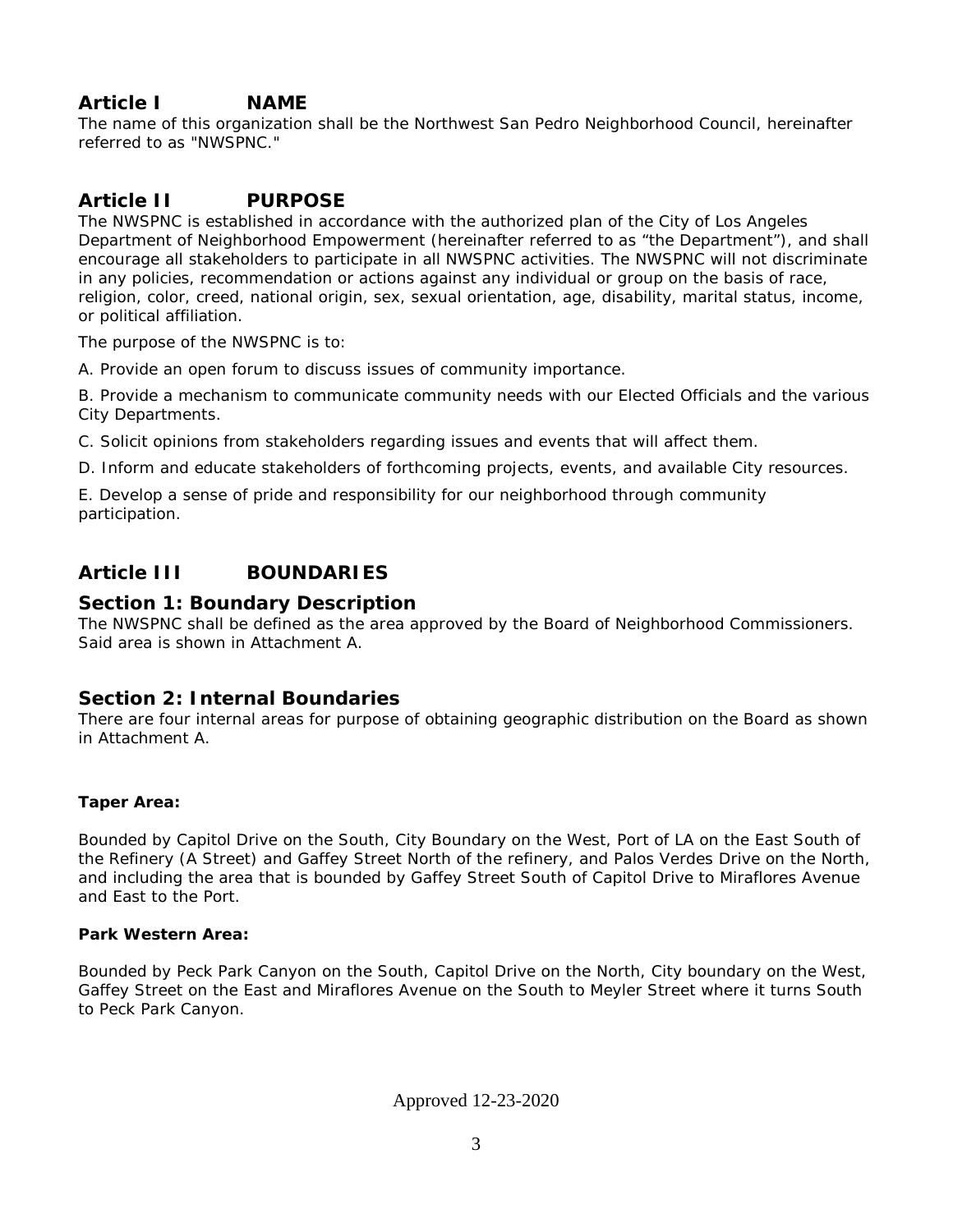#### **Vista Del Oro Area:**

Bounded by  $9<sup>th</sup>$  Street/Miraleste Drive and the City of LA Boundary (La Rambla) on the South, the City Boundary on the West, the entrance to Peck Park and Peck Park Canyon on the North and by Meyler Street from the Canyon to Upland Avenue west on Upland Avenue to Bandini Street on the East. Excludes the non-city area known as La Rambla

#### **Averill Area:**

Bounded by 19<sup>th</sup> Street/Morse Drive/Cumbre Drive on the South, the City Boundary on the West, 9<sup>th</sup> Street/Miraleste Drive and the City of LA Boundary (with La Rambla) on the North, and Leland Street on the East

## **Article IV STAKEHOLDER**

A. Neighborhood Council membership is open to all Stakeholders. A "Stakeholder" shall be defined as any individual who:

(1) Lives, works, or owns real property within the boundaries of the neighborhood council; or

(2) Is a Community Interest Stakeholder, defined as an individual who is a member of or participates in a Community Organization within the boundaries of the neighborhood council.

A "Community Organization" is an entity that has continuously maintained a physical street address within the boundaries of the neighborhood council for not less than one year, and that performs ongoing and verifiable activities and operations that confer some benefit on the community within the boundaries of the neighborhood council. A for-profit entity shall not qualify as a Community Organization. Examples of Community Organizations may include Chambers of Commerce, houses of worship or other faith-based organizations, educational institutions, or non-profit organizations.

[The definition of "Stakeholder" and its related terms are defined by City Ordinance and cannot be changed without City Council action. See Los Angeles Administrative Code Section 22.801.1]

B. Voting Stakeholder.

Except with respect to a Youth Board Seat, a stakeholder must be at least 16 years of age on the day of the election or selection to be eligible to vote. [See Admin. Code §§ 22.814(a) and  $22.814(c)$ ]...

Only voting stakeholders may vote for, or are eligible for, election to the Governing Board. Community interest stakeholders shall only be eligible to run and/or vote for the at-large seats.

# **Article V GOVERNING BOARD**

The Board of Directors (hereinafter referred to as "the Board") shall be the Governing Body of the NWSPNC within the meaning of that term as set forth in the Plan for Neighborhood Councils (hereinafter referred to as "the Plan").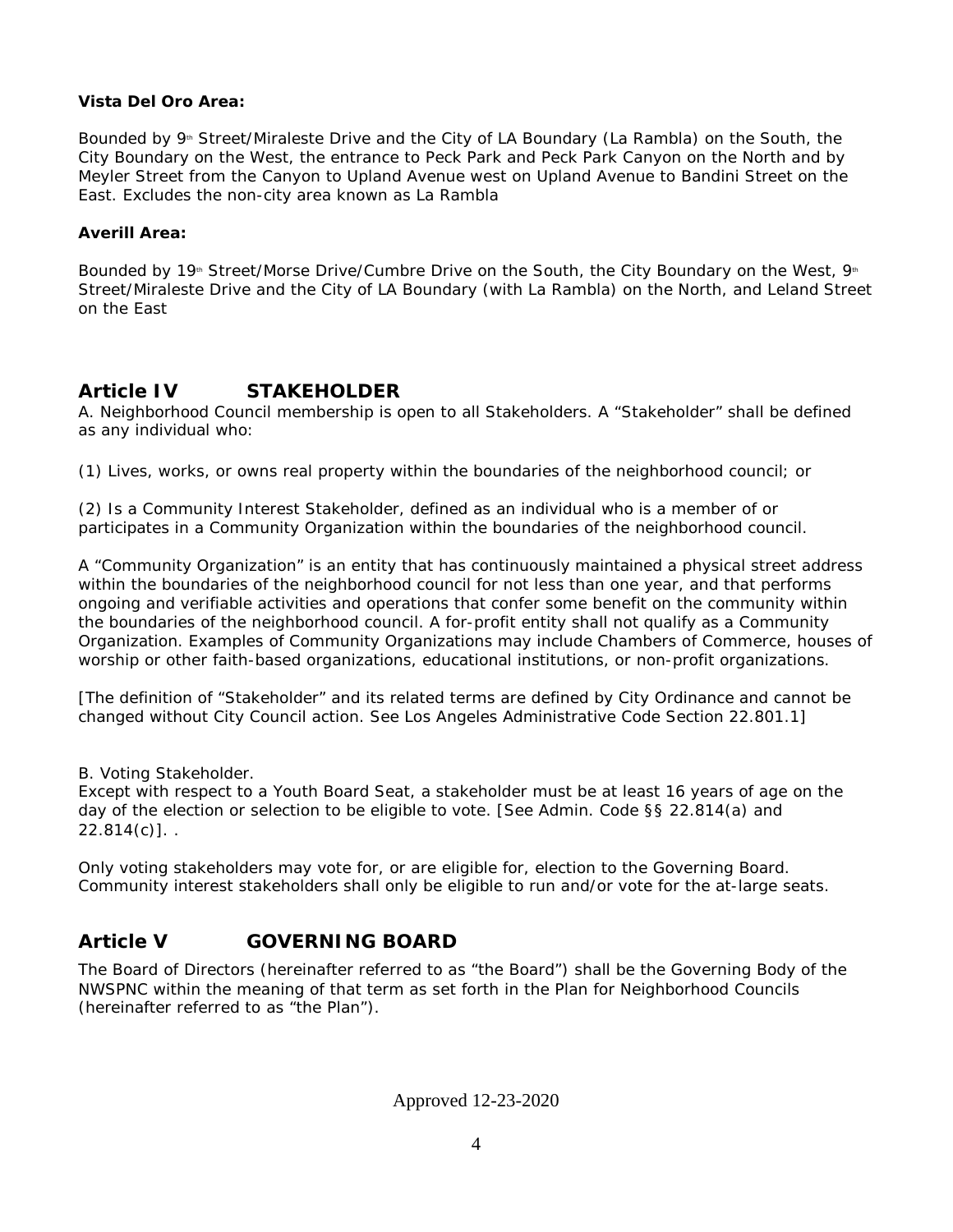### **Section 1: Composition**

The Board shall consist of seventeen (17) stakeholders and shall reflect the diversity of the stakeholders to the extent possible. The seventeen (17) members are to be elected or appointed in the following categories:

- 1. Two (2) voting stakeholders who live or own property in the Taper Area.
- 2. Two (2) voting stakeholders who live or own property in the Park Western Area.
- 3. Two (2) voting stakeholders who live or own property in the Vista Del Oro Area.
- 4. Two (2) voting stakeholders who live or own property in the Averill Area.

5. Two (2) voting stakeholders who own or work at a licensed business doing business within the boundaries of the NWSPNC, or who reside within the boundaries of the NWSPNC and own or work at a business that is a member of the San Pedro Chamber of Commerce, or who reside within the boundaries of the NWSPNC and own or work at a business that is located in zip codes 90731 or 90732

6. Two (2) voting stakeholders representing Non-Governmental Organizations and with their facilities address within the boundaries of the NWSPNC.

7. One (1) voting stakeholder representing a school serving the NWSPNC area.

8. One (1) voting stakeholder who is at least fourteen (14) years and no more than 17 years of age on the day of the election or selection..

9. Three (3) voting stakeholders elected at large.

All candidates for Governing Board must qualify as a Voting Stakeholder as defined in Article IV B and provide the required documentation to meet the requirements for the category that they are seeking at the time of election.

If a Board Member's residence, business, or organization status changes, they shall inform the officers in writing within 30 days. In the event of such changes, the member must re-certify that they still meet the minimum basis for the seat they occupy. Failure to do so may be the basis for removal.

### **Section 2: Quorum**

The quorum shall be nine (9) members of the Board.

### **Section 3: Official Actions**

Unless specified otherwise in these Bylaws, an official action by the Board shall be approved by a majority vote of the Board members present, not including abstentions, at a meeting where there is a quorum. An abstention is not counted as either a "yes" or a "no" vote.

If the youth member is less than eighteen (18) years of age, he or she may not vote on matters where a person of that age would be legally incapable of acting as an individual, such as contracting.

### **Section 4: Terms and Term Limits**

A. Except for the youth member [Article V.1.A.8] whose term shall be one (1) year, and the 2021 s/election where the terms shall be delineated in the standing rules, the term for all Board members shall be four (4) years (or less if serving the remaining term of a vacant seat). Terms shall be staggered so that half of the board will be s/elected every two (2) years. Should no one be elected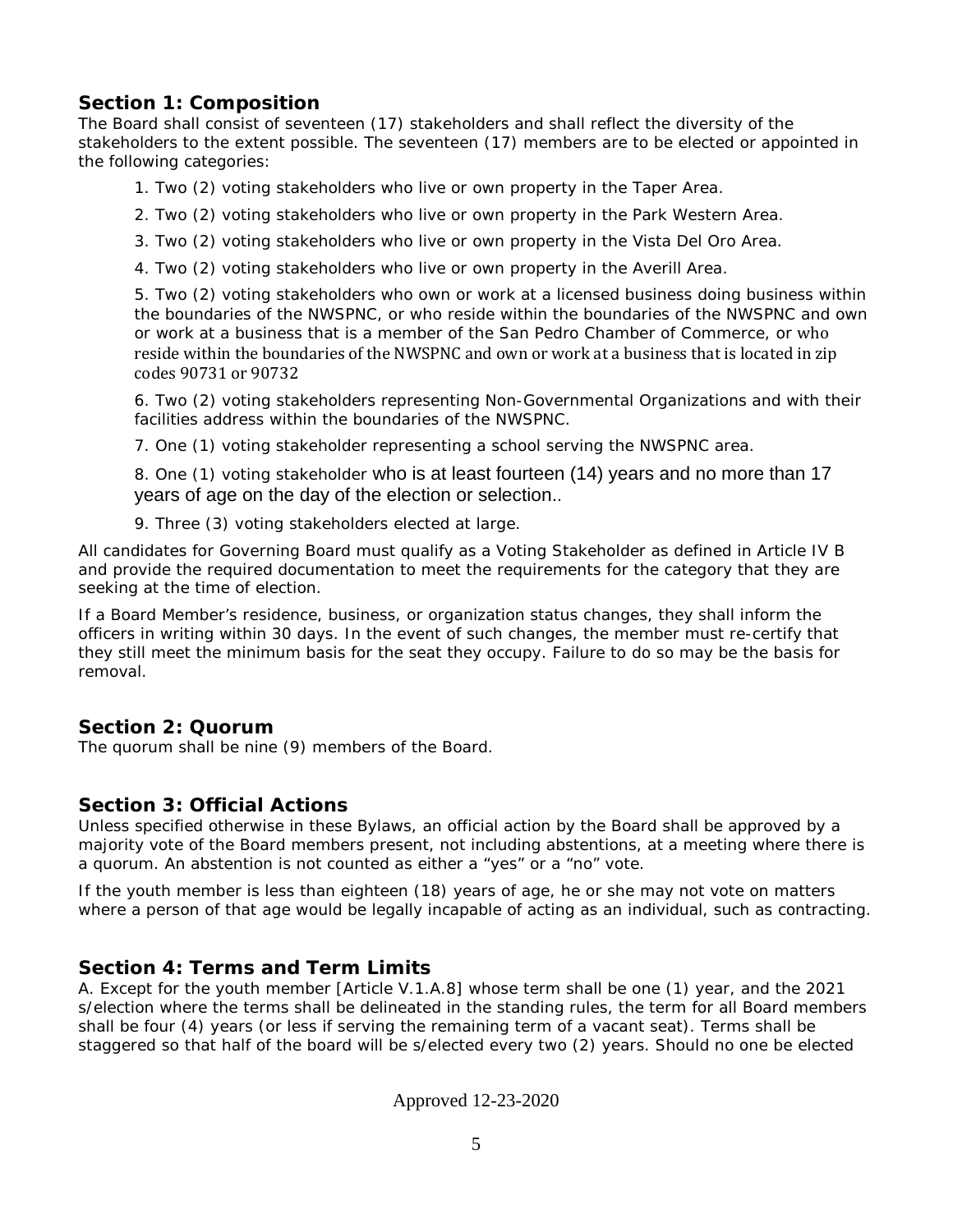to a seat, the incumbent may remain in the seat until their successor is selected by the Board in accordance with Article V.6.

B. Board members and officers may be re-elected for a new term. There are no term limits.

C. Board member terms start and end dates shall be as delineated in the Standing Rules.

D. In the event that there are two vacancies in the same seat category, voters will be asked to "select 2." The highest vote getters will receive the longer term while the second highest vote getter will receive the shorter term.

#### **Section 5: Duties and Powers**

A. The primary duties of the Board shall be to govern the NWSPNC and to carry out its objectives.

B. The Board and each member shall carry out the purposes of the NWSPNC, as defined in Article II, in good faith. All official positions of the NWSPNC will be decided by the Board, taking into the account comments of the stakeholders. No individual member of the Board shall speak for the Board unless presenting the position adopted by the Board.

C. Neither the NWSPNC, nor any member purporting to speak for it, shall endorse any candidate for public office or any political party. Membership rosters of the NWSPNC shall not be used for political, commercial, or any other activity not directly related to the NWSPNC.

#### **Section 6: Vacancies**

A vacancy on the Board, with the exception of the Youth Seat, shall be filled using the following procedures:

A. If there is a general election or selection (s/election) scheduled to occur within sixty (60) days of the vacancy or no application is received within forty-five (45) days of the next general s/election, the seat shall remain vacant until the general s/election.

B. Vacancy and eligibility requirements and application process will be announced along with deadline for submitting applications

C. Any stakeholder interested in filling a vacant seat shall submit a written application by the deadline set by the board.

D. All candidates who are determined to be qualified for the seat shall be invited to present themselves at the next regular Board meeting.

E. Board members will select from among the qualified candidates by voice vote.

- 1. A majority of votes cast is needed to be elected. If no candidate receives a majority, a second vote shall be taken between the two (2) highest vote getters.
- 2. In the event that there is only one (1) candidate and that candidate does not receive a majority of the votes cast, then the position will remain vacant and the deadline for applications extended until at least one (1) additional qualified application is received so long as there is at least sixty (60) days until the next general s/election.
- 3. The President shall vote only to break a tie.

F. The selected applicant's term shall be until the next regular s/election is held.

#### **Section 7: Absences**

The Board may, at its discretion, remove any member or officer who has two (2) unexcused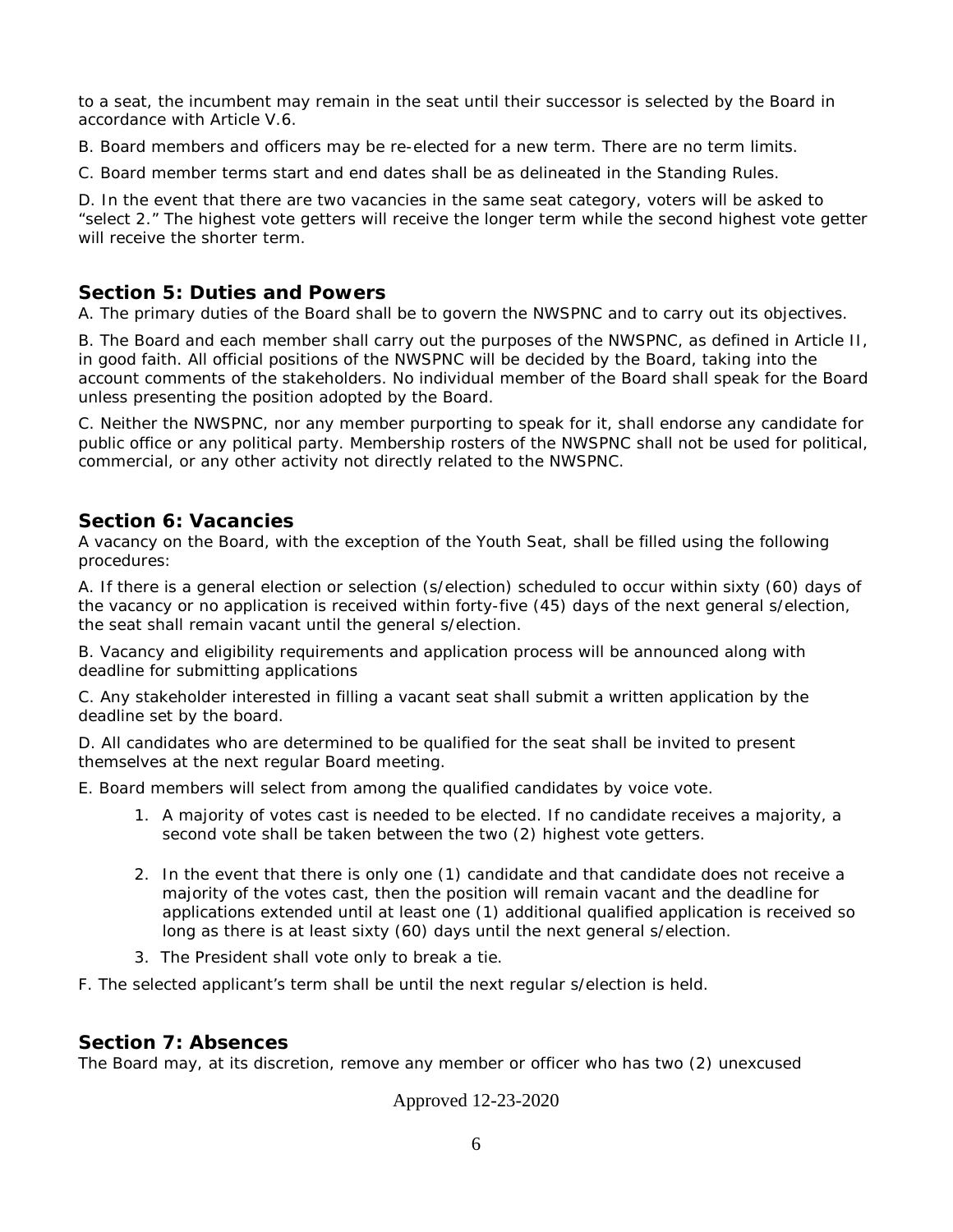absences from regular or special Board meetings within any consecutive twelve (12) month period during their term. An unexcused absence occurs when the Board member fails to notify the President or Secretary that he or she is unable to attend the meeting and states the reason he or she cannot attend. Absences shall be recorded in Board Meeting Minutes and shall reflect whether or not they are excused or unexcused.

# **Section 8: Censure**

The purpose of the censure process is to place a Board member on notice of misconduct and to provide the Board member with an opportunity to correct the misconduct. The Neighborhood Council ("Neighborhood Council") may censure any Board member at a regular or special meeting open to the public following a good-faith determination by the Neighborhood Council Board that the member has engaged in conduct that is contrary to rules and regulations applicable to the Board or that impedes the orderly business of Board operations. Grounds for censure include, but are not limited to, persistent disruptive conduct at meetings, violations or abuses of the Board's bylaws or rules, violations of the Code of Conduct, acting on behalf of the Board without authorization, and misuse or abuse of the censure or removal process by acting in bad faith.

The Board shall use the following procedure when censuring a Board member:

1. A motion to censure a Board member may be initiated by any three (3) Board members. Those Board members shall not constitute a majority of the quorum of any Neighborhood Council body, such as a committee. The motion shall be delivered to any officer of the Board or a specific officer or member of the Board as may be specified in the bylaws or standing rules of the Neighborhood Council. The motion shall be in writing and provide the specific facts and grounds for the proposed censure including the date(s) and specific conduct relied upon for the motion. The motion shall not be based upon conclusions, e.g., "for alleged violations of the Code of Conduct" but shall contain factual statements that describe conduct only and is not intended to embarrass or humiliate the board member.

2. The Board member, group of Board members or committee responsible for setting the final Board agenda shall include the motion on the agenda of the next regular or special Board meeting scheduled at least thirty (30) days following the delivery of the proposed censure motion.

3. The Board member subject to censure shall be given a minimum of thirty (30) days prior-written notice, which may include email sent to the last email address on file with the Neighborhood Council, of any meeting at which the motion to censure will be considered. The notice shall provide the specific facts and grounds for the proposed censure as specified in 1 above. The Board shall also provide a copy of the notice to the Department of Neighborhood Empowerment a minimum of thirty (30) days prior to the meeting at which the motion to censure will be considered.

4. The Board member subject to censure shall be given a reasonable opportunity to be heard at the meeting, either orally or in writing, prior to the Board's vote on a motion of censure.

5. The Board shall decide by a majority vote of those present and voting whether or not the Board member should be censured. The Board member who is the subject of the censure motion shall not be counted as part of the majority present and voting and shall not be allowed to vote. For the purpose of censure motions, abstentions shall not be counted as votes.

6. In no event shall a motion to censure a board member be heard by the Neighborhood Council within sixty (60) days of the next scheduled Board election or selection.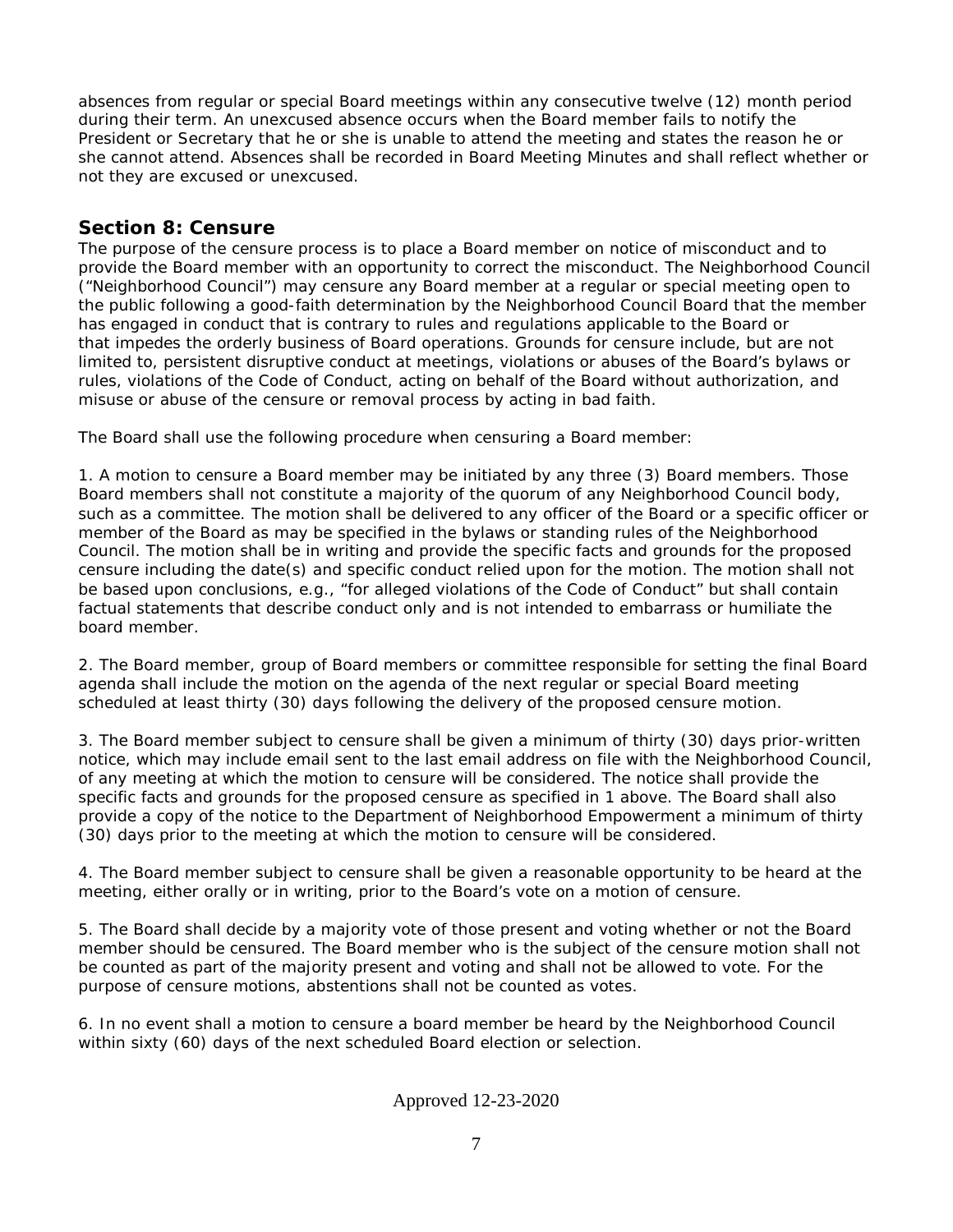### **Section 9: Removal**

Any Board member may be removed by the Neighborhood Council ("Neighborhood Council") for cause, following a good faith determination by the Board that the member has engaged in conduct that is contrary to rules and regulations applicable to the Board or that impedes the orderly business of Board operations. A Board member shall not be subject to removal under this Policy, unless the member has been censured at least once pursuant to the Board of Neighborhood Commissioners' ("Commission") Censure Policy. Grounds for removal include, but are not limited to, persistent disruptive conduct at meetings, violations or abuses of the Board's bylaws or standing rules, violations of the Code of Conduct, acting on behalf of the Board without authorization, and misuse or abuse of the censure or removal processes by acting in bad faith.

The Board shall use the following procedure when removing a Board member:

1. A motion to remove a Board member may be initiated by any three (3) Board members. Those Board members shall not constitute a majority of the quorum of any Neighborhood Council body, such as a committee. The proposed motion shall be delivered to any officer of the Board or a specific officer or member of the Board as may be specified in the bylaws or standing rules of the Neighborhood Council. The motion shall be in writing and provide the specific facts and grounds for the proposed removal action including the date(s) and specific conduct relied upon for the motion. The motion shall not be based upon conclusions, e.g., "for alleged violations of the Code of Conduct" but shall contain factual statements that describes conduct only and is not intended to embarrass or humiliate the board member. The motion to remove shall also include a copy of the prior censure motion and the date it was passed.

2. The Board member, group of Board members or committee responsible for setting the final Board agenda shall list and briefly describe the motion on the agenda of the next regular or special Board meeting scheduled at least thirty(30) days following the delivery of the proposed removal motion.

3. The Board member subject to removal shall be given a minimum of thirty (30) days prior written notice, which may include email sent to the last email address on file with the Neighborhood Council, of any meeting at which a motion to remove will be heard. The notice shall provide the specific facts and grounds for the proposed removal as specified in 1 above. The Board shall also provide a copy of the notice to the Department of Neighborhood Empowerment a minimum of thirty (30) days prior to any meeting at which a motion to remove will be considered.

4. The Board member subject to removal shall be given reasonable time to be heard at the meeting, either orally or in writing, prior to the Board's vote on a motion for removal.

5. The Board shall decide whether or not the Board member should be removed by an affirmative vote of two-thirds (2/3) of the currently sitting Board members. The Board member who is the subject of the removal motion shall not be allowed to vote and shall not be counted when determining the two-thirds (2/3) majority vote. For the purpose of the removal motion, abstentions shall not be counted as votes.

6. In no event shall a motion to remove a Board member be heard by the Neighborhood Council within sixty (60) days of the next election or selection.

7. The Commission may review a Neighborhood Council's removal decision if requested to do so by the affected Board member. Once the request is made for the Commission to review the decision to remove, the Neighborhood Council voting to remove the board member may not fill the vacancy created by the removal until the Commission has made a decision on whether the removal was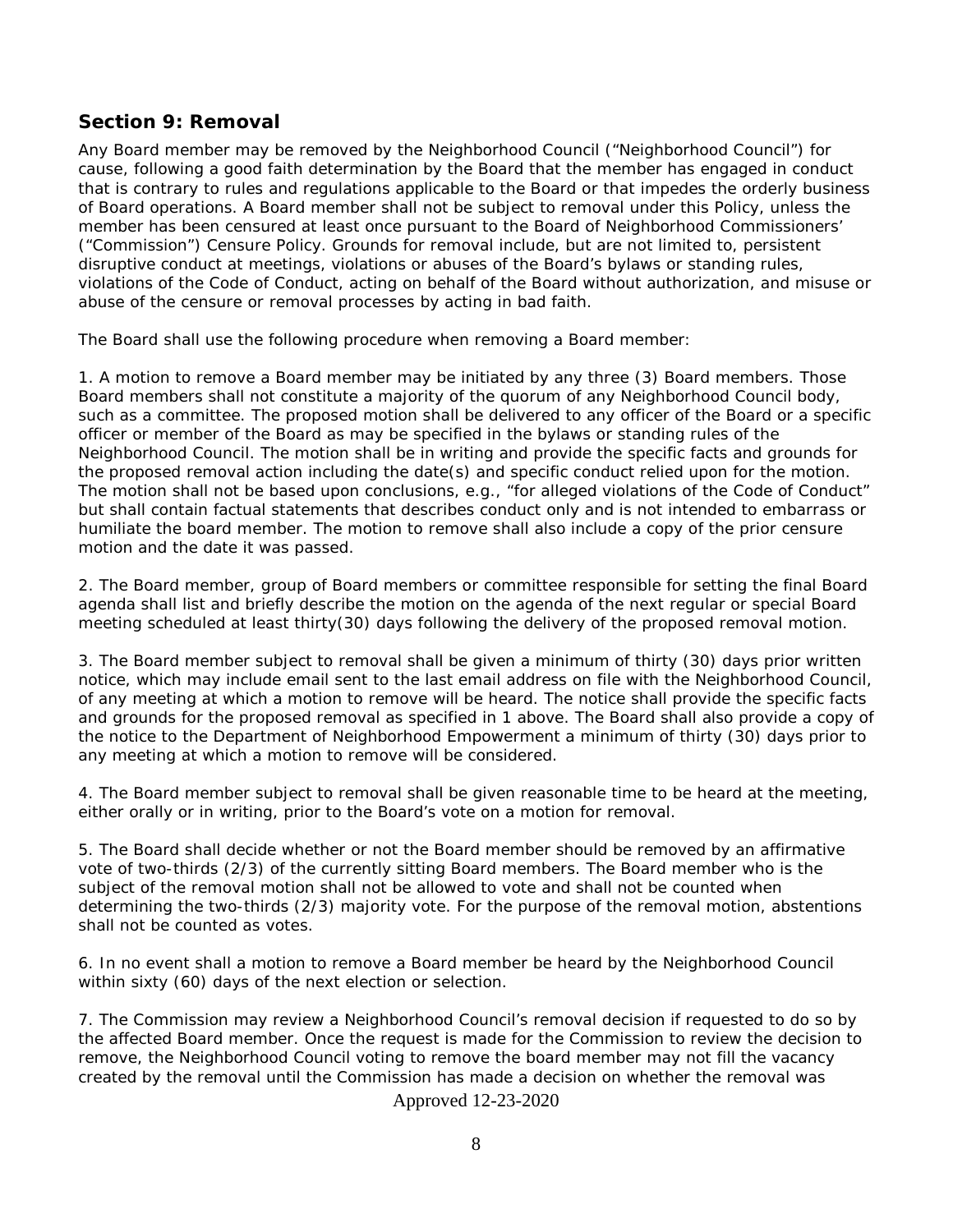proper or the Commission declines to review the matter. The Commission's decision whether to hear or decline to hear the removal review request shall be sent in writing to the requestor and the Neighborhood Council within 30 days after the request for review is delivered.

8. A request for the Commission to review a Neighborhood Council's removal decision shall proceed as follows:

a. The request must in writing and must be delivered to the Executive Assistant of the Commission or, in the absence of an Executive Assistant, to the President of the Commission within thirty (30) days of the date of the action by the Neighborhood Council to remove the Board member.

b. The request must state the basis for the review. The request shall not cite or present any evidence not considered by the Neighborhood Council but must address only procedural deficiencies.

c. If the Commission determines the request for review raises sufficient questions regarding procedural deficiencies and agrees to hear the review, it will be placed on the agenda of a regular or special meeting of the Commission within sixty (60) days of receipt of the request for review.

d. At the review the Commission will determine if the facts as presented support the removal motion and if the procedures set out in this policy were correctly applied.

e. If the Commission determines that there were either factual or procedural deficiencies, the Commission may either reinstate the Board member or return the matter to the Neighborhood Council for further consideration.

f. If the Commission returns the matter for further consideration and the Neighborhood Council does not act within sixty (60) days of the Commission's decision the Board member will be considered reinstated.

g. During the period of appeal the Board member shall not be counted as part of the Board for any quorum and shall not participate in any Board actions.

h. If the matter is returned to the Neighborhood Council for further consideration the Board member shall not be counted as part of the Board for any quorum and shall not participate in any Board actions until the Board takes action as requested by the Commission or until the expiration of the sixty (60) day time period.

9. This policy is not intended to restrict or eliminate a Neighborhood Council's ability to remove or render ineligible to serve, Board members who fail to attend meetings, join committees, maintain their stakeholder status, or perform other duties as may be described in the Neighborhood Council's bylaws and/or standing rules. Nor is it intended to limit a Neighborhood Councils ability to remove committee chairs or committee members according to the Neighborhood Council's bylaws and/or standing rules.

### **Section 10: Resignation**

A Board member may resign from the Council, and the position shall be deemed vacant and filled in accordance with Article V.6 above. A resignation must be submitted in writing either by e-mail or US mail. In the event that a member verbally states they are resigning but fails to submit a written resignation, the President, or Vice-President if the affected party is the President, may send a written confirmation to the member providing the member 72 hours to respond.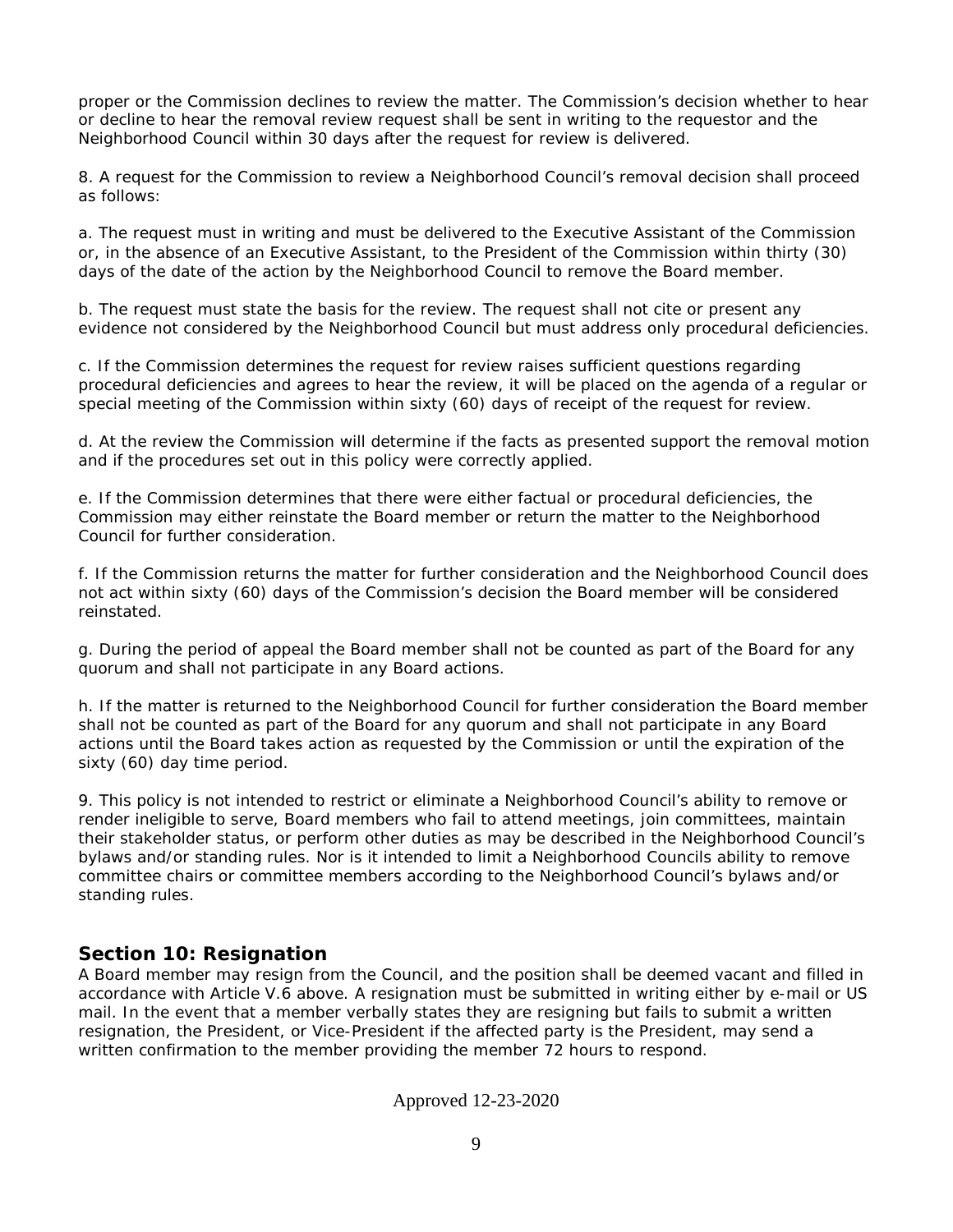# **Section 11: Community Outreach**

The Council shall institute a system of outreach to inform Stakeholders as to the existence and activities of the Council, including its Board s/elections, and to gather input about issues of concern to stakeholders**.** The Council shall maintain a website to disseminate information to Stakeholders.

# **Article VI OFFICERS**

### **Section 1: Officers of the Board**

The officers of the Board shall include the following positions: President, Vice-President, Secretary, and Treasurer.

## **Section 2: Duties and Powers**

A. **President**. Solicits items, prepares agenda and presides at all meetings. Creates committees and appoints chairs with concurrence of the Board. Acts as spokesperson and representative of the Board. Receives all communications and presents them promptly to the Board. Determines what items should be posed on NWSPNC web site (or may delegate responsibility to another officer). Enforces bylaws.

B. **Vice-President**. Performs the duties of President in the absence of the President or when asked to do so by the President. Assist the President in deciding what issues or problems may require a special or emergency meeting. Coordinates work of committees and tracks items of interest to the Council.

C. **Secretary**. Acts for the president in the event that both the President and the Vice-President are absent. Responsible for ensuring that all minutes and records of the NWSPNC are kept and that all notices are posted in accordance with these Bylaws and as required by law (with assistance of Communication and Outreach Committee). Monitors the actions of the Board to be sure they are implemented, including all correspondence. Picks up the mail, or arranges for it to be picked up, at least weekly.

D. **Treasurer**. Responsible for all funds belonging to the NWSPNC. Receives and disburses all NWSPNC funds, maintains the book of accounts as prescribed by the Department, and provides monthly financial reports to the Board as required.

# **Section 3: Selection of Officers**

The Board shall elect its officers from among its members at the first meeting of the Board following certification of the Governing Board election. Candidates for an office may be nominated by another Board member or may nominate themselves. A majority of votes cast is needed to be elected. If no candidate receives a majority, a second vote shall be taken between the two (2) highest vote getters. The highest ranking officer President, Vice President, Secretary, Treasurer) remaining on the board and not running for President, shall abstain from voting for the office of President unless there is a tie, in which case that person shall be the vote to break the tie. Once the new President is elected, that person shall abstain in electing the remaining officers except in the case of a tie vote in which case the new president shall cast the deciding vote.

# **Section 4: Officer Terms**

The term for all officers shall be one (1) year, unless they are filling a vacancy in which case their term shall expire at the same time as the remaining officers. There are no term limits on officers.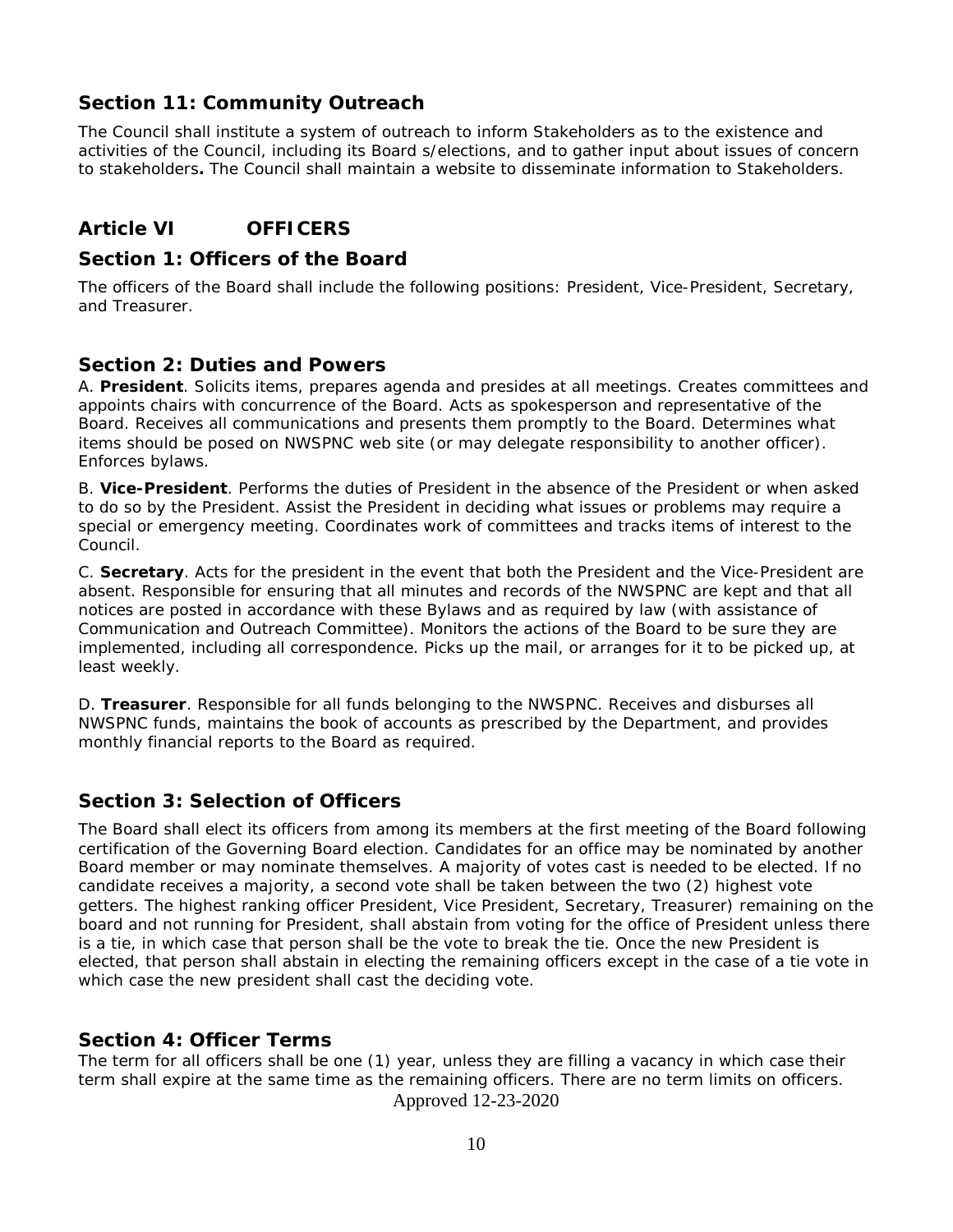#### **Removal of Officers**

1. Removal as a Board Member automatically removes the person as an officer.

2. The Board may remove any officer who has failed to perform their duties as an officer.

3. Officers may be removed only after notice and hearing, by a two-thirds (2/3) vote of the Board members present at a meeting where there is a quorum. The member who is the subject of the removal action shall have the right to deliver to Board Members a written statement about the matter and/or to speak at the Board Meeting prior to the vote, but shall not be counted as part of the quorum, nor allowed to vote on the matter.

4. If the vote for removal is affirmative, the position shall be deemed vacant. Vacant Board Seats shall be filled in accordance with Article V.6 above. Vacant offices shall be filled in accordance with Article VI. Section 3

5. Removal from the office does not automatically remove the member from the Board.

# **Article VII COMMITTEES**

### **Section 1: Standing Committees**

The Standing Committees of the NWSPNC are established by the President with the concurrence of the Board and delineated in the Standing Rules.

### **Section 2: Ad Hoc Committees**

The President may create Ad Hoc Committees as needed to deal with temporary issues.

# **Section 3: Committee Authority and Structure**

A. **Committee Authority.** All committee recommendations shall be brought back to the full Board for discussion and action. The Board based on time requirements, may, by a majority vote, delegate a final decision to a committee after the issue has been discussed at a Board meeting.

B**. Committee Membership.** Committees shall be comprised of at least two (2) Board members. Any stakeholder of the NWSPNC is eligible for appointment to any Committee and once appointed, shall have the right to vote on that committee. Committee chairs may be any NWSPNC stakeholder. Committees may be established jointly with other Neighborhood Councils.

C. **Committee Appointment and Removal**. Committee chairs shall be appointed by the President, subject to the approval of the Board and may be removed in the same manner. Committee members shall be appointed by the President in consultation with the Committee chair. Committee members may be removed by the President upon recommendation from the Committee Chair subject to the concurrence of the Board.

D. **Committee Meetings.** Committee meetings shall be conducted in accordance with the Brown Act. The Chairs shall keep a written record of Committee meetings, including attendance, and shall provide regular reports on Committee matters to the Board.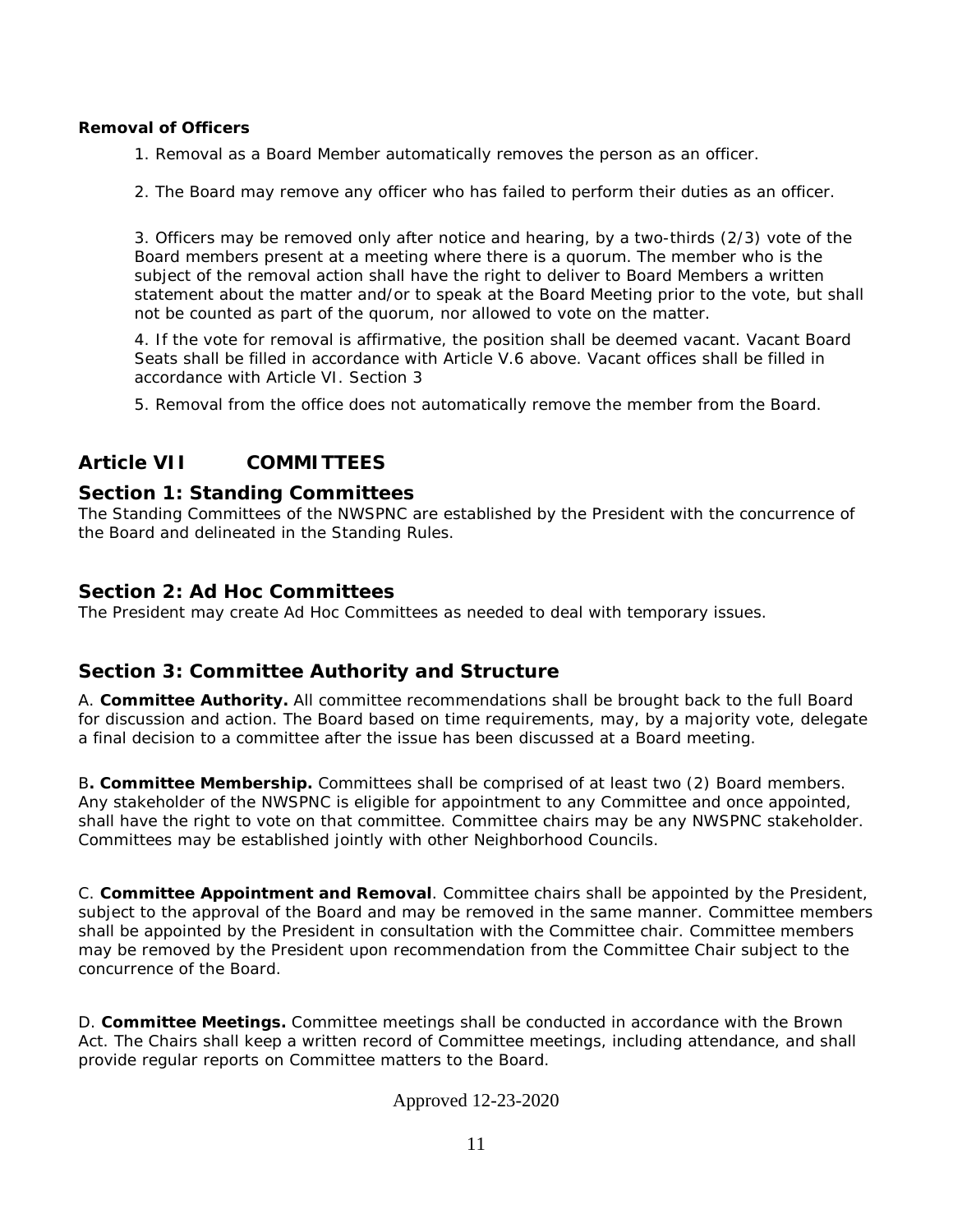# **Article VIII MEETINGS**

All meetings, as defined by the Brown Act, shall be noticed and conducted in accordance with the Act and all other applicable laws and governmental policy.

# **Section 1: Meeting Time and Place**

A. **Regular Governing Board** meetings shall be held on a regularly scheduled day of each month as determined by the Board.

B. **Special Governing Board** meetings may be called at any time by the President or by a majority of the members of the Board. Board members and the public must be notified at least twenty-four (24) hours before the time of the meeting as specified in the notice. The notice shall specify the time and place of the special meeting and the business to be transacted or discussed. No other business shall be considered at these meetings by the Board.

# **Section 2: Agenda Setting**

A. The President shall set the agenda for each Board meeting in consultation with the Executive Committee.

B. Every agenda shall provide an opportunity for general public comment.

C. No Board or committee vote shall be taken without the opportunity for public comment at the meeting on that item.

D. Public comment shall be limited to two (2) minutes per speaker unless modified by the chair.

E. A maximum length for public comment by all speakers may be established by the chair.

E. In the event that maximum length is established, speakers from all sides of an issue shall be allowed to speak.

# **Section 3: Notifications/Postings**

Notice shall be posted at least seventy-two (72) hours in advance of a regular board meeting and twenty-four (24) hours in advance of a special meeting. At a minimum, meeting notices shall be posted in compliance with the Ralph M. Brown Act and in compliance with City of Los Angeles Neighborhood Council posting policy. An updated listing of the Neighborhood Council's physical posting location/s shall be kept on file with the Neighborhood Council.

# **Section 4: Reconsideration**

The Board may reconsider or amend its actions through a Motion for Reconsideration process as defined in Robert's Rules of Order.

# **Article IX FINANCES**

A. The Board shall establish a budget each fiscal year and oversee its expenditures in accordance with the Department requirements.

B. The Board shall review its fiscal budget and make adjustments as needed to comply with City laws and City administrative rules, and to keep in compliance with Generally Accepted Accounting Principles and the Department requirements.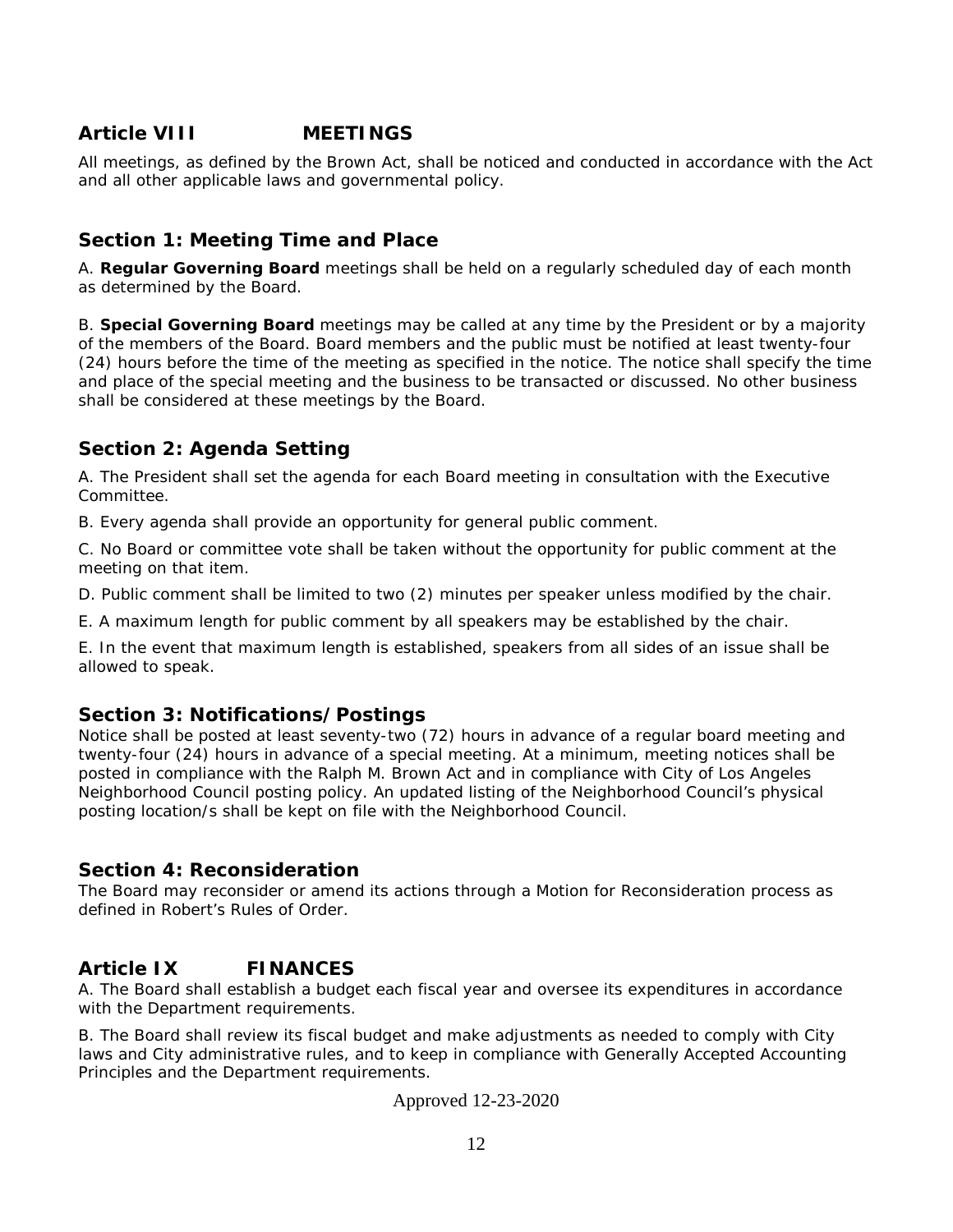C. The Board shall adhere to all rules and regulations promulgated by those officials and/or agencies of the City who have authority over Neighborhood Councils.

- D. All financial accounts and records shall be available for public inspection.
- E. Each month, the Treasurer shall provide detailed reports of the Council's accounts to the Board.

F. At least once each quarter at least one (1) individual, other than the Treasurer, designated by the Board shall examine the Council's accounts and attest to their accuracy before submitting the documentation to the Department for further review.

# **Article X ELECTIONS**

### **Section 1: Selections/Elections**

#### A. **Administration of S/Elections**

**The Board may hold either a selection or an election as provided for in its standing rules.** The s/election will be conducted pursuant to any and all City ordinances, policies and procedures pertaining to Neighborhood Council s/elections.

B. **Elections Committee**. An Elections Committee shall be appointed by the Board. The Committee shall be comprised of members who are not themselves candidates for the Board. The Committee will develop written s/election procedures and submit them to the Board and the City for approval unless required procedures are otherwise provided by the City.

The Committee shall recruit potential candidates (with the assistance of the Communication and Outreach Committee for advertising the election) and shall work with the City to ensure a fair and open s/election.

### **Section 2: Governing Board Structure and Voting**

The number of Board seats, the eligibility requirements for holding any specific Board seat, and eligibility for voting for each seat is shown in Attachment B.

### **Section 3: Minimum Voting Age**

Except with respect to a Youth Board Seat, a stakeholder must be at least 16 years of age on the day of the election or selection to be eligible to vote. [See Admin. Code §§ 22.814(a) and 22.814(c)]

#### **Section 4: Method of Verifying Stakeholder Status -** Voters will verify their

Stakeholder status through written self-affirmation.

#### **Candidate Documentation List.**

A. **Documentation.** All candidates shall be required to provide the appropriate documentation. Documentation may include photo identification (such as California Drivers License/Identification Card, U.S. Passport, or Credit Card containing a person's photograph), or one item from the appropriate category/categories.

B.**Area Seat**. California Drivers License/Identification Card, residential utility bill, rent receipt, property tax bill/property insurance bill.

C. **Business Seat**. Business Owner: Business tax registration certificate and a) either proof of business address within NWSPNC, b) certification that they conduct substantial business within the boundaries of the NWSPNC, or c) evidence that they reside within the boundaries of NWSPNC and proof of their businesses' membership in the San Pedro Chamber of Commerce or that their business is located in zip codes 90731 or 90732. Employee: Employment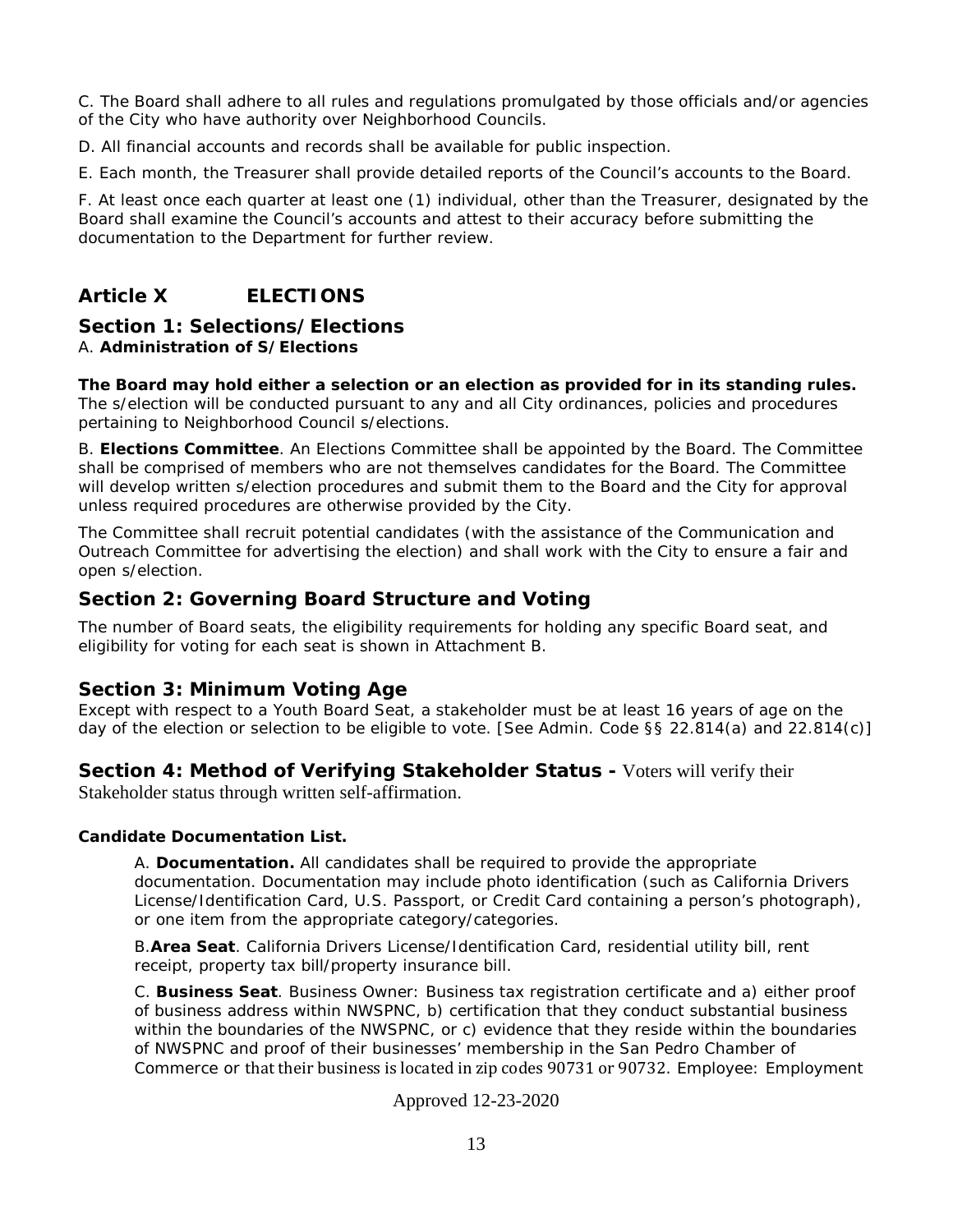records, W2 forms, wage payment stub with name and address of employer, worker ID, letter from employer on business letterhead, and/or proof of residency and businesses' membership in the San Pedro Chamber of Commerce or that the business is located in zip codes 90731 or 90732.

D. **Non-Governmental, Religious, or Community Organization:** Membership Roster, or letter on organization letterhead signed by officer of the organization affirming membership and active participation in the organization, with a facility address within NWSPNC.

E. **Youth**. Proof of age such as birth certificate, California driver's license, or passport and proof of residency or school attendance within the boundaries of NWSPNC (see seat).

F. **Education**. Letter from school on school letterhead indicating that the individual represents the school and that the school serves the NWSPNC area.

G. **At Large**. Must qualify as a voting stakeholder and submit the appropriate documentation for the stakeholder category,

## **Section 5: Restrictions on Candidates Running for Multiple Seats**

A candidate shall declare their candidacy for no more than one (1) position on the Board during a single election.

### **Section 6: Other S/Election Related Language**

A. **Voting.** All voting shall be done in person on the day and within the hours specified by the Board or using the Vote By Mail process as set forth in instructions from the City.

#### B. **Campaigning.**

- 1. Any written material paid for by anyone other than the candidates themselves, must identify the source of the funds.
- 2. All certified candidates will be invited to submit a written statement for publication. Statements received by the deadline and in the format specified by the Neighborhood Council will be printed and posted on the Neighborhood Council website.
- 3. At least one opportunity will be provided for certified candidates to give a brief oral presentation at a public meeting prior to the s/election.

C. **Youth Seat .** Open to Stakeholders between the ages of fourteen (14) and seventeen (17) on the day of the election or selection. See Admin. Code § 22.814(c). If less than eighteen (18) years of age, the Youth Board Seat member shall be precluded from voting on financial matters, such as neighborhood council expenditures, financial reports, annual budgets, contracts, and recommendations to enter into contracts.

The youth seat and term of office shall be filled using the process delineated by the Board in the Standing Rules

The incumbent youth appointee shall continue in the seat until a replacement is appointed. In the event that the incumbent cannot, or does not want to, continue an interim person may be appointed. Should the interim appointee be interested in serving the new term, they will need to apply in accordance with the established process.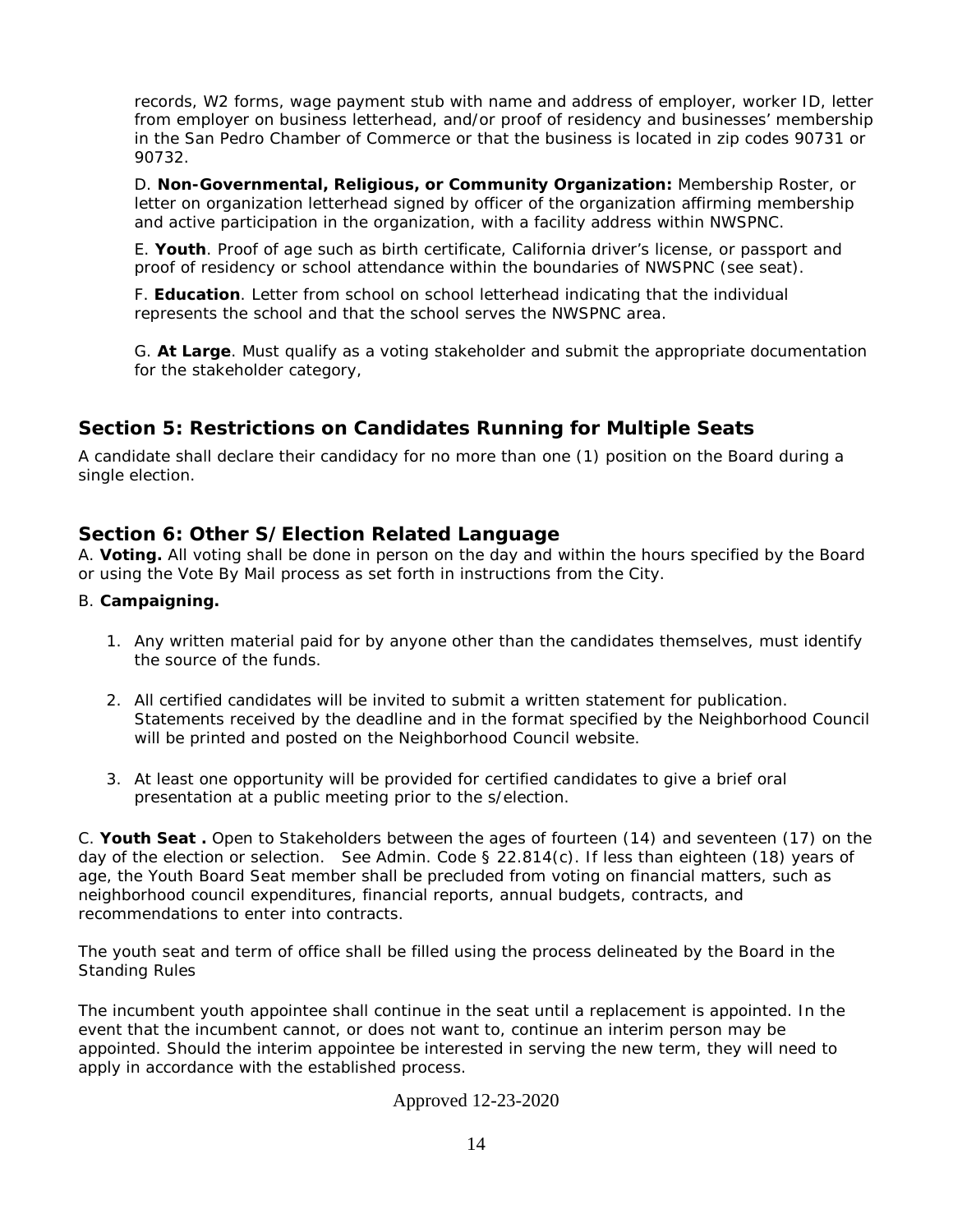### D. **Multiple Vacancies for the Same Board Position**

In the event that there are two vacancies for the same board position as a result of Article V, Section 6 F, the candidate receiving the most votes will fill the longer term and the second highest vote getter will fill the shorter term.

#### E. **Ties**

In the event of a tie, the tie will be decided by a vote of the remaining board members at the first meeting where the new board is sworn in.

# **Article XI GRIEVANCE PROCESS**

The Board shall establish a procedure by which an individual stakeholder or group of stakeholders can address matters involving procedural disputes such as the Board's failure to comply with its bylaws. The grievance procedure is not intended as a substitute or an addition to any matter properly treated as a Motion for Reconsideration, although the Board shall be entitled to resolve a grievance through a properly addressed motion for reconsideration.

The procedures shall provide for factual determinations and recommendations to be made by non-Board member(s) and for further determinations to be made by the Board. The Board will make an attempt to settle grievances internally. Said grievances may be referred to the Department if no resolution can be reached. The Neighborhood Council will follow the City's policy and/or rules regarding the handling of grievances.

# **Article XII PARLIAMENTARY AUTHORITY**

Board meetings shall be conducted in accordance with Robert's Rules of Order Newly Revised, latest revision, and the Brown Act except where otherwise stated herein or in Board adopted standing rules.

Additional rules and/or policies and procedures regarding the conduct of the Board and /or the Council meetings may be developed and adopted by the Board.

# **Article XIII AMENDMENTS**

Amendments may be proposed by any Board member and may be adopted at the next Board meeting by a two-thirds (2/3) roll call vote of members present, provided the wording of the proposed change(s) is included in the agenda of the required notice of the meeting. All proposed changes in the bylaws are subject to approval by the Department before taking effect. Once approved, any changes to the Bylaws shall become effective immediately.

# **Article XIV COMPLIANCE**

The Council, its representatives, and all Stakeholders shall comply with these Bylaws and with any additional Standing Rules or Procedures as may be adopted by the Board of Directors as well as all local, county, state and federal laws, including, without limitation, the Plan, the City Code of Conduct, the City Governmental Ethics Ordinance (Los Angeles Municipal Code Section 49.5.2), the Ralph M Brown Act (California Government Code Section 54950.5 et seq) the Public Records Act, the Americans with Disabilities Act, and all laws and governmental policies pertaining to Conflict of Interest.

# **Section 1: Code of Conduct**

The Governing Board and its representatives will endeavor to conduct Board business in a civil,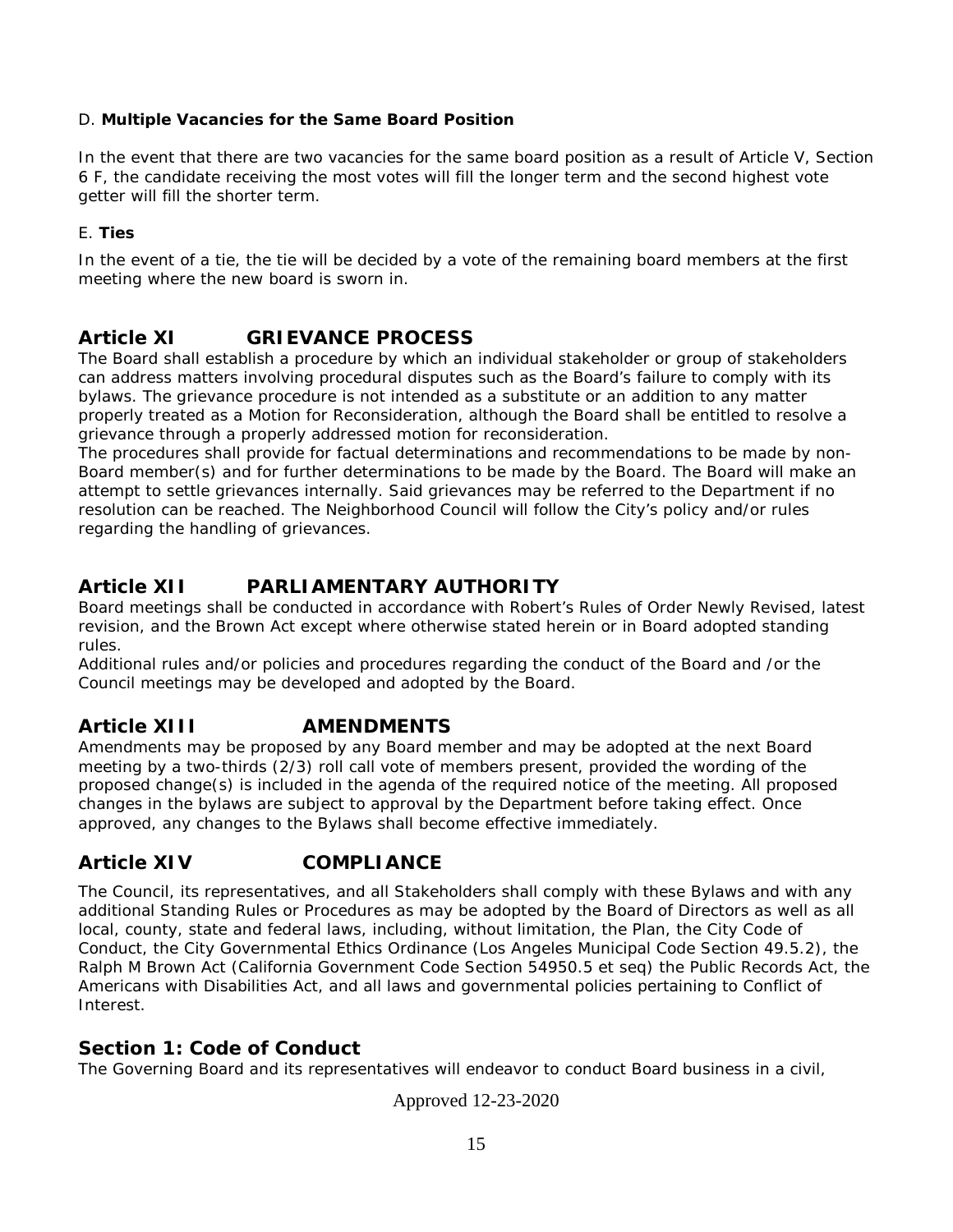professional and respectful manner. Board members will abide by the Commission's Neighborhood Council Board Member Code of Conduct Policy.

## **Section 2: Training**

All Board members shall take training in the fundamentals of Neighborhood Councils, including, but not limited to, ethics and fiscal training provided by the City, within forty-five (45) days of being seated. All board members must take ethics and funding training prior to making motions and voting on funding related matters.

### **Section 3: Self-Assessment**

Every year the Council shall conduct a self-assessment pursuant to Article VI, Section 1 of the Plan.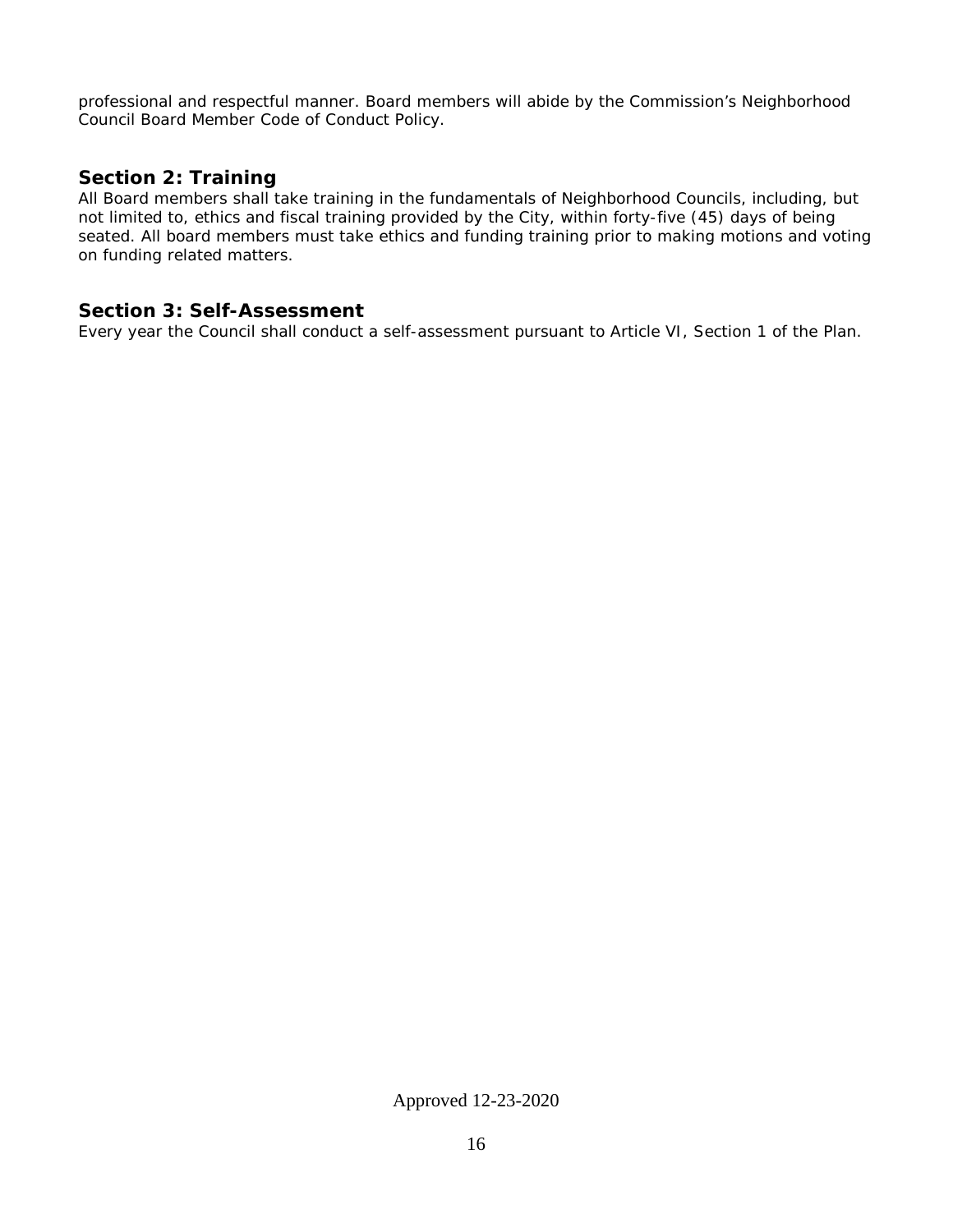

# **ATTACHMENT A – Map of Northwest San Pedro Neighborhood Council**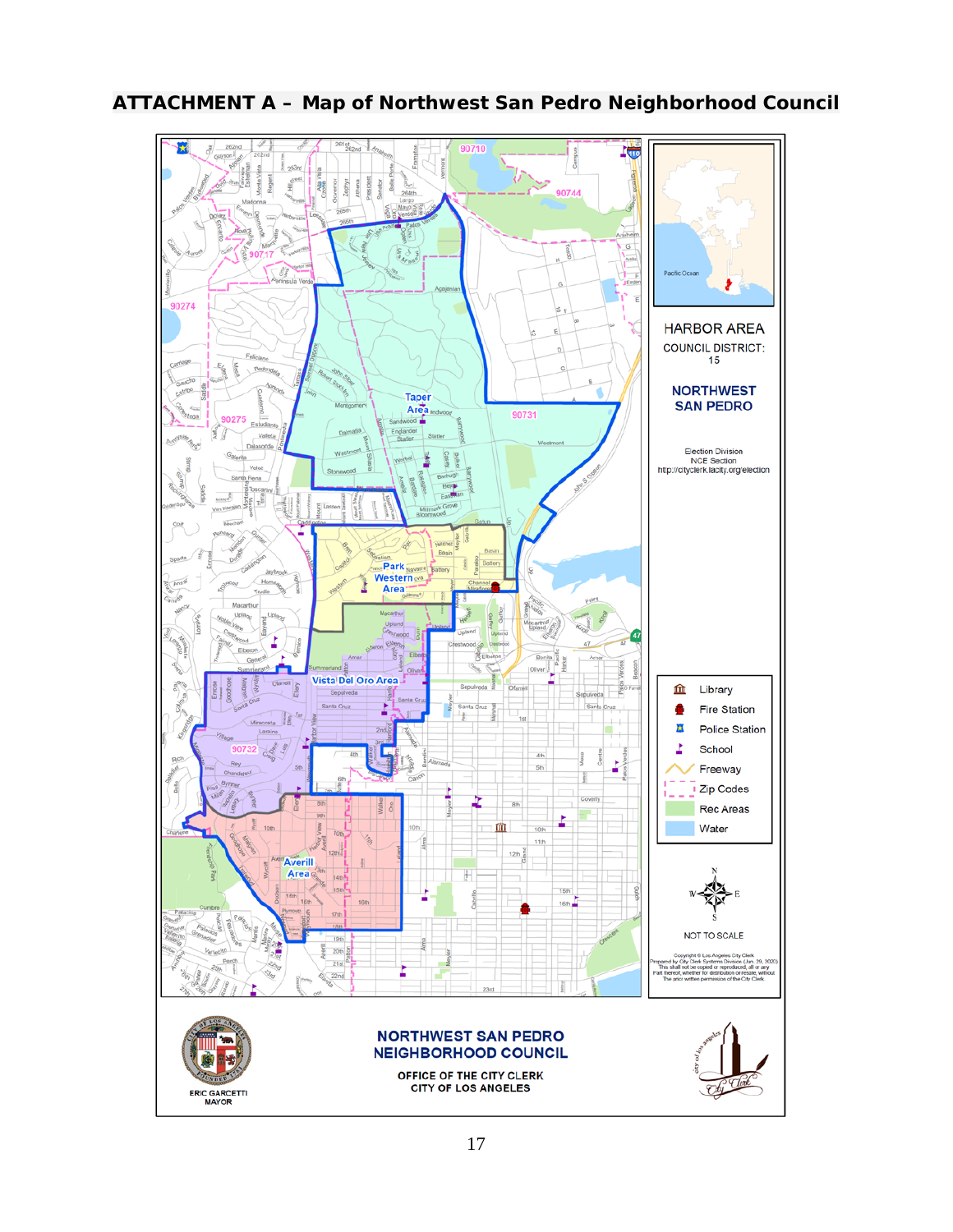## **ATTACHMENT B – Governing Board Structure and Voting**

## **Northwest San Pedro Neighborhood Council – 17 Board Seats**

| <b>Board Position</b>                       | Elected or<br>Appointed? | Eligibility to Run<br>for the Seat                                                                                                                                                                                                                                                                                                                                                                       | Eligibility to Vote<br>for the Seat                                                                                                                                                                                       |
|---------------------------------------------|--------------------------|----------------------------------------------------------------------------------------------------------------------------------------------------------------------------------------------------------------------------------------------------------------------------------------------------------------------------------------------------------------------------------------------------------|---------------------------------------------------------------------------------------------------------------------------------------------------------------------------------------------------------------------------|
| Taper Area Seats (2)                        | S/elected                | Any stakeholder, other than<br>a community interest<br>stakeholder, who is at least<br>18 years of age on the day<br>of the s/election and lives or<br>owns property in Taper Area                                                                                                                                                                                                                       | Any stakeholder, other<br>than a community<br>interest stakeholder, who<br>is at least 16 years of<br>age on the day of the<br>s/election who lives,<br>works or owns property<br>within the boundaries of<br>the NWSPNC. |
| Park Western Area Seats<br>(2)              | S/elected                | Any stakeholder, other than<br>a community interest<br>stakeholder, who is at least<br>18 years of age on the day<br>of the s/election and lives or<br>owns property in Park<br>Western Area                                                                                                                                                                                                             | Any stakeholder, other<br>than a community<br>interest stakeholder, who<br>is at least 16 years of<br>age on the day of the<br>s/election who lives,<br>works or owns property<br>within the boundaries of<br>the NWSPNC. |
| Vista Del Oro Area Seats<br>(2)             | S/elected                | Any stakeholder, other than<br>a community interest<br>stakeholder, who is at least<br>18 years of age on the day of<br>the s/election and lives or<br>owns property in Vista Del<br>Oro Area                                                                                                                                                                                                            | Any stakeholder, other<br>than a community<br>interest stakeholder, who<br>is at least 16 years of<br>age on the day of the<br>s/election who lives,<br>works or owns property<br>within the boundaries of<br>the NWSPNC. |
| Averill Area Seats (2)                      | S/elected                | Any stakeholder, other than a<br>community interest<br>stakeholder, who is at least<br>18 years of age on the day of<br>the s/election and lives or<br>owns property in Averill Area                                                                                                                                                                                                                     | Any stakeholder, other<br>than a community<br>interest stakeholder, who<br>is at least 16 years of<br>age on the day of the<br>s/election who lives,<br>works or owns property<br>within the boundaries of<br>the NWSPNC. |
| <b>Business Representative</b><br>Seats (2) | S/elected                | Any stakeholder who is at<br>least 18 years of age on the<br>day of the s/election and<br>who owns or works at a<br>licensed business doing<br>business within the<br>boundaries of the NWSPNC,<br>or who resides within the<br>boundaries of the NWSPNC<br>and owns or works at a<br>business that is a member of<br>the San Pedro Chamber of<br>Commerce or is located in<br>zip codes 90731 or 90732. | Any stakeholder who is<br>at least 16 years of age<br>on the day of the<br>s/election who lives,<br>works or owns property<br>within the boundaries of<br>the NWSPNC.                                                     |